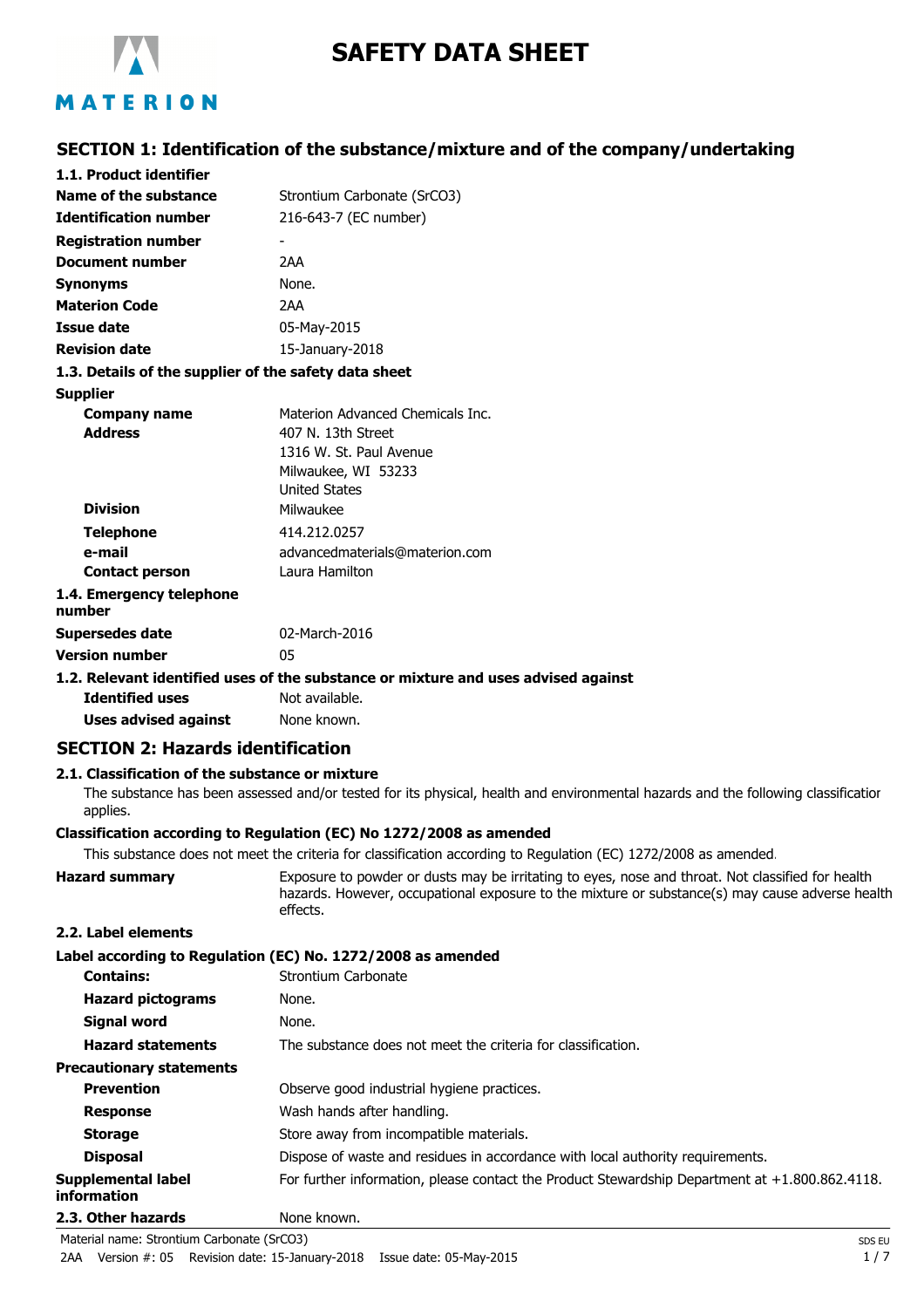# **SECTION 3: Composition/information on ingredients**

### **3.1. Substances**

# **General information**

| <b>Chemical name</b>                               | %          | No.                    | CAS-No. / EC REACH Registration No. Index No. |                          | <b>Notes</b> |
|----------------------------------------------------|------------|------------------------|-----------------------------------------------|--------------------------|--------------|
| Strontium Carbonate                                | $90 - 100$ | 1633-05-2<br>216-643-7 | $\overline{\phantom{a}}$                      | $\overline{\phantom{a}}$ |              |
| <b>Classification:</b><br>$\overline{\phantom{0}}$ |            |                        |                                               |                          |              |

### **List of abbreviations and symbols that may be used above**

CLP: Regulation No. 1272/2008.

DSD: Directive 67/548/EEC.

M: M-factor

vPvB: very persistent and very bioaccumulative substance.

PBT: persistent, bioaccumulative and toxic substance.

#: This substance has been assigned Community workplace exposure limit(s).

# **SECTION 4: First aid measures**

**General information**

Ensure that medical personnel are aware of the material(s) involved, and take precautions to protect themselves.

# **4.1. Description of first aid measures**

| <b>Inhalation</b>                                                              | Move to fresh air. Call a physician if symptoms develop or persist.                           |
|--------------------------------------------------------------------------------|-----------------------------------------------------------------------------------------------|
| <b>Skin contact</b>                                                            | Wash off with soap and water. Get medical attention if irritation develops and persists.      |
| Eye contact                                                                    | Do not rub eyes. Rinse with water. Get medical attention if irritation develops and persists. |
| <b>Ingestion</b>                                                               | Rinse mouth. Get medical attention if symptoms occur.                                         |
| 4.2. Most important<br>symptoms and effects, both<br>acute and delayed         | Dusts may irritate the respiratory tract, skin and eyes.                                      |
| 4.3. Indication of any<br>immediate medical attention<br>and special treatment | Treat symptomatically.                                                                        |

### **needed**

# **SECTION 5: Firefighting measures**

| <b>General fire hazards</b>                                                                | No unusual fire or explosion hazards noted.                                                   |
|--------------------------------------------------------------------------------------------|-----------------------------------------------------------------------------------------------|
| 5.1. Extinguishing media<br>Suitable extinguishing<br>media                                | Water fog. Foam. Dry chemical powder. Carbon dioxide (CO2).                                   |
| Unsuitable extinguishing<br>media                                                          | Do not use water jet as an extinguisher, as this will spread the fire.                        |
| 5.2. Special hazards arising<br>from the substance or<br>mixture                           | During fire, gases hazardous to health may be formed.                                         |
| 5.3. Advice for firefighters<br><b>Special protective</b><br>equipment for<br>firefighters | Self-contained breathing apparatus and full protective clothing must be worn in case of fire. |
| <b>Special firefighting</b><br>procedures                                                  | Move containers from fire area if you can do so without risk.                                 |
| <b>Specific methods</b>                                                                    | Use standard firefighting procedures and consider the hazards of other involved materials.    |

# **SECTION 6: Accidental release measures**

# **6.1. Personal precautions, protective equipment and emergency procedures**

| For non-emergency<br>personnel    | Keep unnecessary personnel away. Wear appropriate protective equipment and clothing during<br>clean-up. |
|-----------------------------------|---------------------------------------------------------------------------------------------------------|
| For emergency<br>responders       | Keep unnecessary personnel away.                                                                        |
| 6.2. Environmental<br>precautions | Avoid discharge into drains, water courses or onto the ground.                                          |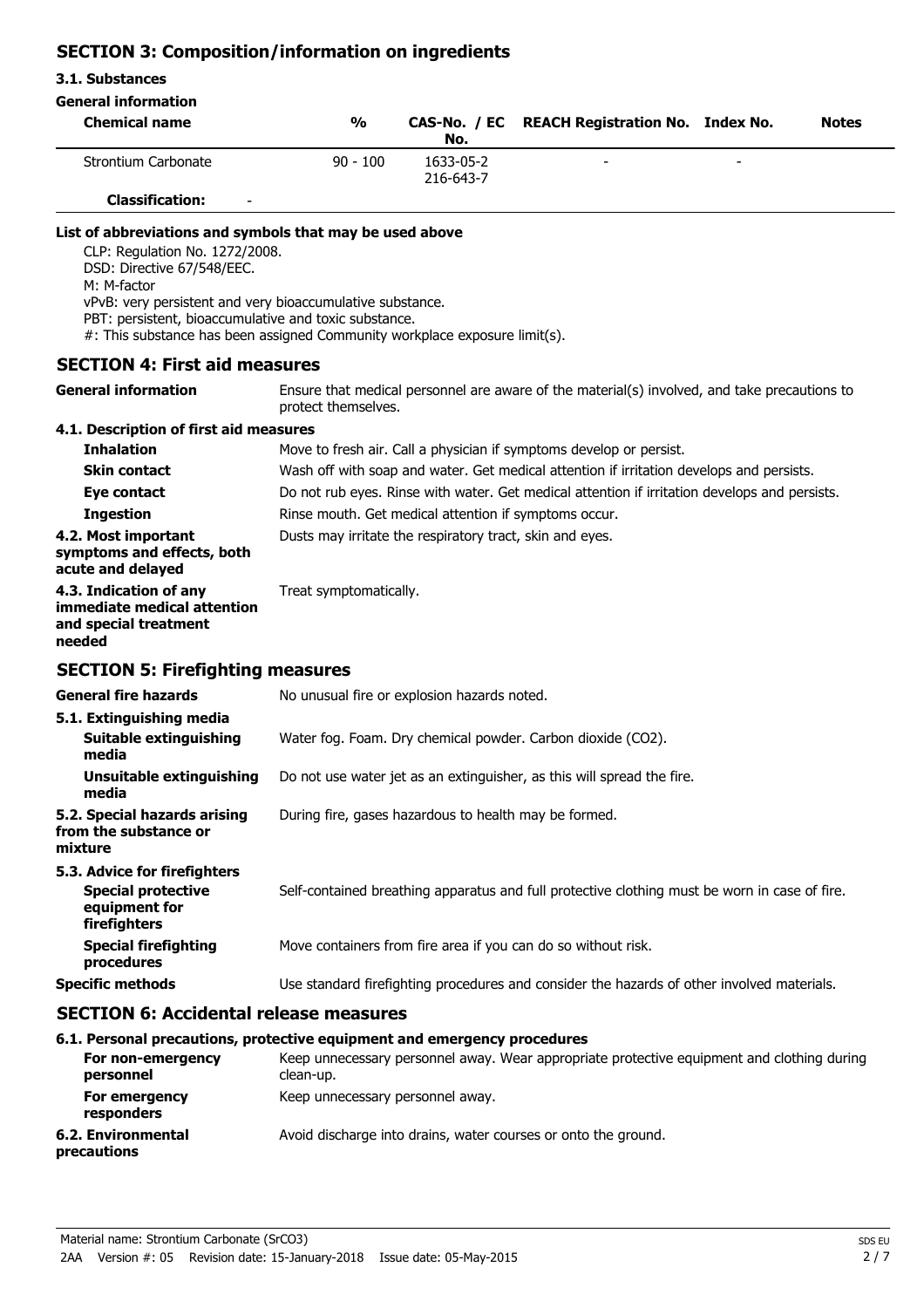| 6.3. Methods and material for<br>containment and cleaning up            | Avoid the generation of dusts during clean-up. Collect dust using a vacuum cleaner equipped with<br>HEPA filter. Stop the flow of material, if this is without risk.                                                                                                                                                                                                                                                                                                                                                                                                                                                                                                                                                                                                                       |                                                                                                                                |  |
|-------------------------------------------------------------------------|--------------------------------------------------------------------------------------------------------------------------------------------------------------------------------------------------------------------------------------------------------------------------------------------------------------------------------------------------------------------------------------------------------------------------------------------------------------------------------------------------------------------------------------------------------------------------------------------------------------------------------------------------------------------------------------------------------------------------------------------------------------------------------------------|--------------------------------------------------------------------------------------------------------------------------------|--|
|                                                                         | container. Following product recovery, flush area with water.                                                                                                                                                                                                                                                                                                                                                                                                                                                                                                                                                                                                                                                                                                                              | Large Spills: Wet down with water and dike for later disposal. Shovel the material into waste                                  |  |
|                                                                         |                                                                                                                                                                                                                                                                                                                                                                                                                                                                                                                                                                                                                                                                                                                                                                                            | Small Spills: Sweep up or vacuum up spillage and collect in suitable container for disposal.                                   |  |
| 6.4. Reference to other<br>sections                                     | Not available.                                                                                                                                                                                                                                                                                                                                                                                                                                                                                                                                                                                                                                                                                                                                                                             |                                                                                                                                |  |
| <b>SECTION 7: Handling and storage</b>                                  |                                                                                                                                                                                                                                                                                                                                                                                                                                                                                                                                                                                                                                                                                                                                                                                            |                                                                                                                                |  |
| 7.1. Precautions for safe<br>handling                                   | Minimise dust generation and accumulation. Provide appropriate exhaust ventilation at places<br>where dust is formed. Avoid prolonged exposure. Practice good housekeeping.                                                                                                                                                                                                                                                                                                                                                                                                                                                                                                                                                                                                                |                                                                                                                                |  |
| 7.2. Conditions for safe<br>storage, including any<br>incompatibilities | Store in original tightly closed container. Store in a well-ventilated place.                                                                                                                                                                                                                                                                                                                                                                                                                                                                                                                                                                                                                                                                                                              |                                                                                                                                |  |
| 7.3. Specific end use(s)                                                | Not available.                                                                                                                                                                                                                                                                                                                                                                                                                                                                                                                                                                                                                                                                                                                                                                             |                                                                                                                                |  |
|                                                                         | <b>SECTION 8: Exposure controls/personal protection</b>                                                                                                                                                                                                                                                                                                                                                                                                                                                                                                                                                                                                                                                                                                                                    |                                                                                                                                |  |
| 8.1. Control parameters                                                 |                                                                                                                                                                                                                                                                                                                                                                                                                                                                                                                                                                                                                                                                                                                                                                                            |                                                                                                                                |  |
| <b>Occupational exposure limits</b>                                     |                                                                                                                                                                                                                                                                                                                                                                                                                                                                                                                                                                                                                                                                                                                                                                                            |                                                                                                                                |  |
| <b>Material</b>                                                         | <b>Type</b>                                                                                                                                                                                                                                                                                                                                                                                                                                                                                                                                                                                                                                                                                                                                                                                | Bulgaria. OELs. Regulation No 13 on protection of workers against risks of exposure to chemical agents at work<br><b>Value</b> |  |
| Strontium Carbonate (CAS<br>1633-05-2)                                  | <b>TWA</b>                                                                                                                                                                                                                                                                                                                                                                                                                                                                                                                                                                                                                                                                                                                                                                                 | 1 mg/m $3$                                                                                                                     |  |
| Material                                                                | Lithuania. OELs. Limit Values for Chemical Substances, General Requirements<br><b>Type</b>                                                                                                                                                                                                                                                                                                                                                                                                                                                                                                                                                                                                                                                                                                 | <b>Value</b>                                                                                                                   |  |
| Strontium Carbonate (CAS<br>1633-05-2)                                  | <b>TWA</b>                                                                                                                                                                                                                                                                                                                                                                                                                                                                                                                                                                                                                                                                                                                                                                                 | 6 mg/m $3$                                                                                                                     |  |
| <b>Biological limit values</b>                                          | No biological exposure limits noted for the ingredient(s).                                                                                                                                                                                                                                                                                                                                                                                                                                                                                                                                                                                                                                                                                                                                 |                                                                                                                                |  |
| <b>Recommended monitoring</b><br>procedures                             | Follow standard monitoring procedures.                                                                                                                                                                                                                                                                                                                                                                                                                                                                                                                                                                                                                                                                                                                                                     |                                                                                                                                |  |
| Derived no effect levels<br>(DNELs)                                     | Not available.                                                                                                                                                                                                                                                                                                                                                                                                                                                                                                                                                                                                                                                                                                                                                                             |                                                                                                                                |  |
| <b>Predicted no effect</b><br>concentrations (PNECs)                    | Not available.                                                                                                                                                                                                                                                                                                                                                                                                                                                                                                                                                                                                                                                                                                                                                                             |                                                                                                                                |  |
| 8.2. Exposure controls                                                  |                                                                                                                                                                                                                                                                                                                                                                                                                                                                                                                                                                                                                                                                                                                                                                                            |                                                                                                                                |  |
| <b>Appropriate engineering</b><br>controls                              | Good general ventilation (typically 10 air changes per hour) should be used. Ventilation rates should<br>be matched to conditions. If applicable, use process enclosures, local exhaust ventilation, or other<br>engineering controls to maintain airborne levels below recommended exposure limits. If exposure<br>limits have not been established, maintain airborne levels to an acceptable level. If engineering<br>measures are not sufficient to maintain concentrations of dust particulates below the OEL<br>(occupational exposure limit), suitable respiratory protection must be worn. If material is ground,<br>cut, or used in any operation which may generate dusts, use appropriate local exhaust ventilation<br>to keep exposures below the recommended exposure limits. |                                                                                                                                |  |
|                                                                         | Individual protection measures, such as personal protective equipment                                                                                                                                                                                                                                                                                                                                                                                                                                                                                                                                                                                                                                                                                                                      |                                                                                                                                |  |
| <b>General information</b>                                              | with the supplier of the personal protective equipment.                                                                                                                                                                                                                                                                                                                                                                                                                                                                                                                                                                                                                                                                                                                                    | Personal protection equipment should be chosen according to the CEN standards and in discussion                                |  |
| Eye/face protection                                                     | Wear safety glasses with side shields (or goggles).                                                                                                                                                                                                                                                                                                                                                                                                                                                                                                                                                                                                                                                                                                                                        |                                                                                                                                |  |
| <b>Skin protection</b>                                                  |                                                                                                                                                                                                                                                                                                                                                                                                                                                                                                                                                                                                                                                                                                                                                                                            |                                                                                                                                |  |
| - Hand protection                                                       | supplier.                                                                                                                                                                                                                                                                                                                                                                                                                                                                                                                                                                                                                                                                                                                                                                                  | Wear appropriate chemical resistant gloves. Suitable gloves can be recommended by the glove                                    |  |
| - Other                                                                 | Wear suitable protective clothing.                                                                                                                                                                                                                                                                                                                                                                                                                                                                                                                                                                                                                                                                                                                                                         |                                                                                                                                |  |
| <b>Respiratory protection</b>                                           | Wear respirator with dust filter.                                                                                                                                                                                                                                                                                                                                                                                                                                                                                                                                                                                                                                                                                                                                                          |                                                                                                                                |  |
| <b>Thermal hazards</b>                                                  | Wear appropriate thermal protective clothing, when necessary.                                                                                                                                                                                                                                                                                                                                                                                                                                                                                                                                                                                                                                                                                                                              |                                                                                                                                |  |
| <b>Hygiene measures</b>                                                 | Always observe good personal hygiene measures, such as washing after handling the material and<br>before eating, drinking, and/or smoking. Routinely wash work clothing and protective equipment to<br>remove contaminants.                                                                                                                                                                                                                                                                                                                                                                                                                                                                                                                                                                |                                                                                                                                |  |
| <b>Environmental exposure</b><br>controls                               | Environmental manager must be informed of all major releases.                                                                                                                                                                                                                                                                                                                                                                                                                                                                                                                                                                                                                                                                                                                              |                                                                                                                                |  |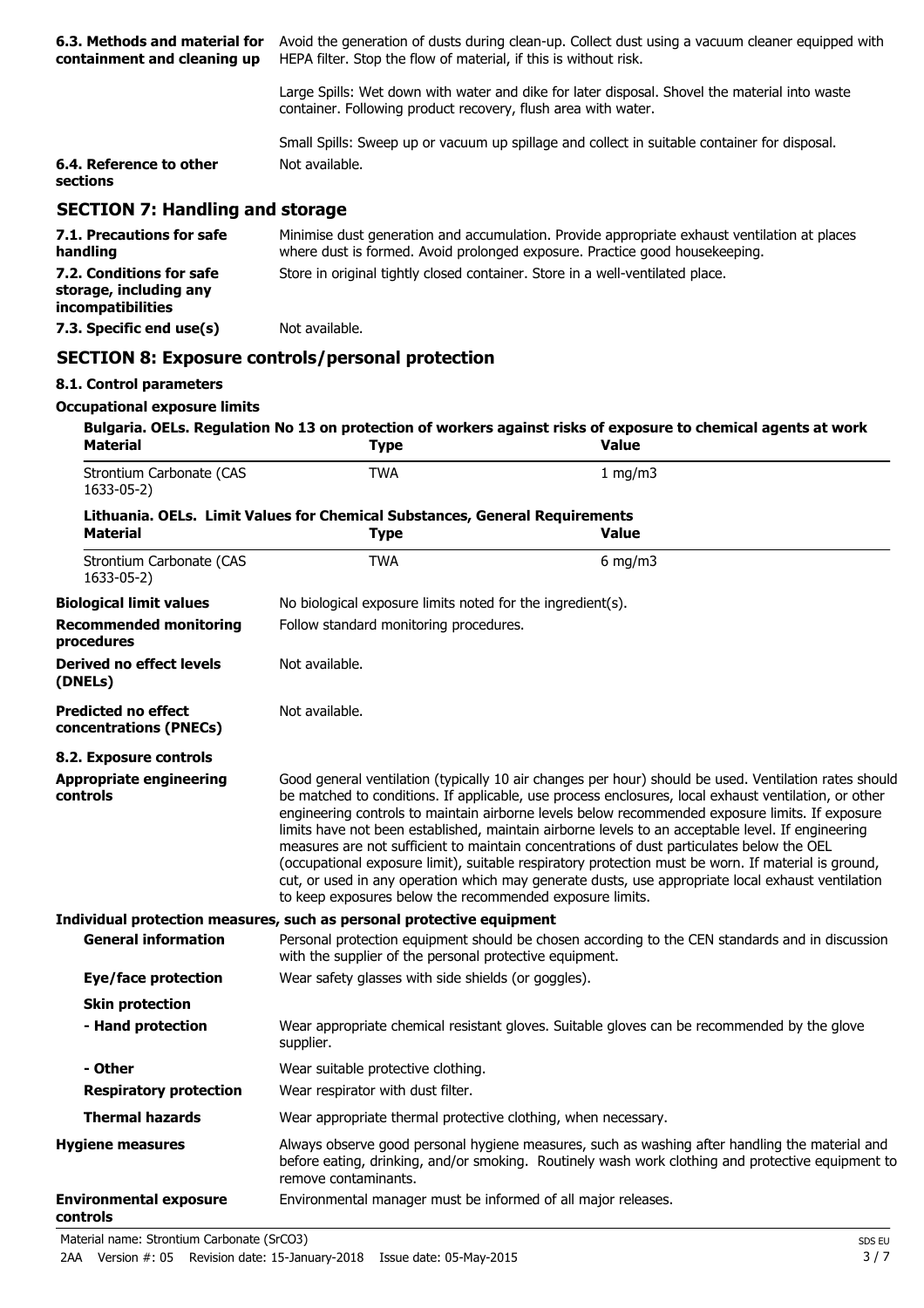# **SECTION 9: Physical and chemical properties**

# **9.1. Information on basic physical and chemical properties**

| <b>Appearance</b>                                   |                        |
|-----------------------------------------------------|------------------------|
| <b>Physical state</b>                               | Solid.                 |
| <b>Form</b>                                         | Powder.                |
| Colour                                              | Not available.         |
| <b>Odour</b>                                        | Not available.         |
| <b>Odour threshold</b>                              | Not available.         |
| рH                                                  | Not available.         |
| <b>Melting point/freezing point</b>                 | 1494 °C (2721,2 °F)    |
| <b>Initial boiling point and</b><br>boiling range   | Not available.         |
| <b>Flash point</b>                                  | Not available.         |
| <b>Evaporation rate</b>                             | Not available.         |
| <b>Flammability (solid, gas)</b>                    | Not available.         |
| <b>Upper/lower flammability or explosive limits</b> |                        |
| <b>Flammability limit - lower</b><br>(%)            | Not available.         |
| <b>Flammability limit -</b><br>upper $(% )$         | Not available.         |
| <b>Vapour pressure</b>                              | 0,0000005 kPa at 25 °C |
| <b>Vapour density</b>                               | Not available.         |
| <b>Relative density</b>                             | Not available.         |
| Solubility(ies)                                     |                        |
| Solubility (water)                                  | Not available.         |
| <b>Partition coefficient</b><br>(n-octanol/water)   | Not available.         |
| <b>Auto-ignition temperature</b>                    | Not available.         |
| <b>Decomposition temperature</b>                    | 1100 °C (2012 °F)      |
| <b>Viscosity</b>                                    | Not available.         |
| <b>Explosive properties</b>                         | Not explosive.         |
| <b>Oxidising properties</b>                         | Not oxidising.         |
| 9.2. Other information                              |                        |
| Molecular formula                                   | C-H2-03.Sr             |
| <b>Molecular weight</b>                             | 147,63 g/mol           |

# **SECTION 10: Stability and reactivity**

| 10.1. Reactivity                            | The product is stable and non-reactive under normal conditions of use, storage and transport.    |
|---------------------------------------------|--------------------------------------------------------------------------------------------------|
| 10.2. Chemical stability                    | Material is stable under normal conditions.                                                      |
| 10.3. Possibility of hazardous<br>reactions | No dangerous reaction known under conditions of normal use.                                      |
| 10.4. Conditions to avoid                   | Avoid temperatures exceeding the decomposition temperature. Contact with incompatible materials. |
| 10.5. Incompatible materials                | Strong oxidising agents.                                                                         |
| 10.6. Hazardous<br>decomposition products   | No hazardous decomposition products are known.                                                   |

# **SECTION 11: Toxicological information**

| <b>General information</b>                      | Occupational exposure to the substance or mixture may cause adverse effects.                                           |
|-------------------------------------------------|------------------------------------------------------------------------------------------------------------------------|
| <b>Information on likely routes of exposure</b> |                                                                                                                        |
| <b>Inhalation</b>                               | Dust may irritate respiratory system. Prolonged inhalation may be harmful.                                             |
| <b>Skin contact</b>                             | Dust or powder may irritate the skin.                                                                                  |
| Eye contact                                     | Dust may irritate the eyes.                                                                                            |
| <b>Ingestion</b>                                | May cause discomfort if swallowed. However, ingestion is not likely to be a primary route of<br>occupational exposure. |
| <b>Symptoms</b>                                 | Dusts may irritate the respiratory tract, skin and eyes.                                                               |
| 11.1. Information on toxicological effects      |                                                                                                                        |

#### **11.1. Information on toxicological effects** Material name: Strontium Carbonate (SrCO3) SDS EU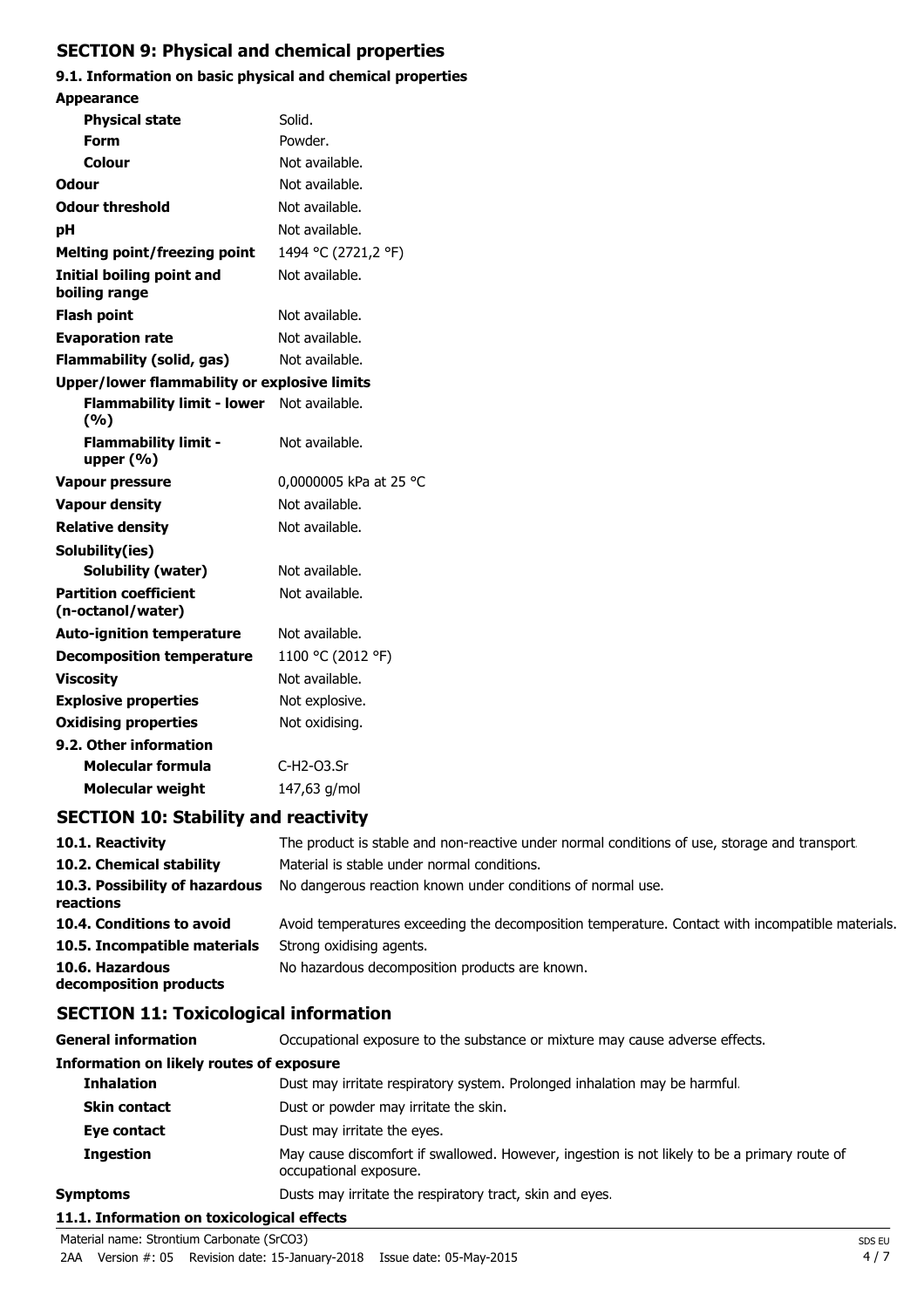| <b>Acute toxicity</b>                                 | No data available.                                                                                           |
|-------------------------------------------------------|--------------------------------------------------------------------------------------------------------------|
| <b>Skin corrosion/irritation</b>                      | Due to partial or complete lack of data the classification is not possible.                                  |
| Serious eye damage/eye<br>irritation                  | Due to partial or complete lack of data the classification is not possible.                                  |
| <b>Respiratory sensitisation</b>                      | Due to partial or complete lack of data the classification is not possible.                                  |
| <b>Skin sensitisation</b>                             | Due to partial or complete lack of data the classification is not possible.                                  |
| <b>Germ cell mutagenicity</b>                         | Due to partial or complete lack of data the classification is not possible.                                  |
| Carcinogenicity                                       | Due to partial or complete lack of data the classification is not possible.                                  |
| at work (as amended)                                  | Hungary. 26/2000 EüM Ordinance on protection against and preventing risk relating to exposure to carcinogens |
| Not listed.                                           |                                                                                                              |
| <b>Reproductive toxicity</b>                          | Due to partial or complete lack of data the classification is not possible.                                  |
| Specific target organ toxicity<br>- single exposure   | Due to partial or complete lack of data the classification is not possible.                                  |
| Specific target organ toxicity<br>- repeated exposure | Due to partial or complete lack of data the classification is not possible.                                  |
| <b>Aspiration hazard</b>                              | Due to partial or complete lack of data the classification is not possible.                                  |
| Mixture versus substance<br>information               | No information available.                                                                                    |
| <b>Other information</b>                              | Not available.                                                                                               |

# **SECTION 12: Ecological information**

| 12.1. Toxicity                                            | The product is not classified as environmentally hazardous. However, this does not exclude the<br>possibility that large or frequent spills can have a harmful or damaging effect on the environment. |  |
|-----------------------------------------------------------|-------------------------------------------------------------------------------------------------------------------------------------------------------------------------------------------------------|--|
| 12.2. Persistence and<br>degradability                    | No data is available on the degradability of this product.                                                                                                                                            |  |
| 12.3. Bioaccumulative<br>potential                        | No data available.                                                                                                                                                                                    |  |
| <b>Partition coefficient</b><br>n-octanol/water (log Kow) | Not available.                                                                                                                                                                                        |  |
| <b>Bioconcentration factor (BCF)</b>                      | Not available.                                                                                                                                                                                        |  |
| 12.4. Mobility in soil                                    | No data available.                                                                                                                                                                                    |  |
| 12.5. Results of PBT and<br><b>vPvB</b> assessment        | Not a PBT or vPvB substance or mixture.                                                                                                                                                               |  |
| 12.6. Other adverse effects                               | No other adverse environmental effects (e.g. ozone depletion, photochemical ozone creation<br>potential, endocrine disruption, global warming potential) are expected from this component.            |  |

# **SECTION 13: Disposal considerations**

# **13.1. Waste treatment methods**

| <b>Residual waste</b>                  | Dispose of in accordance with local regulations. Empty containers or liners may retain some product<br>residues. This material and its container must be disposed of in a safe manner (see: Disposal<br>instructions). |
|----------------------------------------|------------------------------------------------------------------------------------------------------------------------------------------------------------------------------------------------------------------------|
| Contaminated packaging                 | Since emptied containers may retain product residue, follow label warnings even after container is<br>emptied. Empty containers should be taken to an approved waste handling site for recycling or<br>disposal.       |
| EU waste code                          | The Waste code should be assigned in discussion between the user, the producer and the waste<br>disposal company.                                                                                                      |
| <b>Disposal</b><br>methods/information | Collect and reclaim or dispose in sealed containers at licensed waste disposal site.                                                                                                                                   |
| <b>Special precautions</b>             | Dispose in accordance with all applicable regulations.                                                                                                                                                                 |

# **SECTION 14: Transport information**

# **ADR**

14.1. - 14.6.: Not regulated as dangerous goods.

### **RID**

14.1. - 14.6.: Not regulated as dangerous goods.

# **ADN**

14.1. - 14.6.: Not regulated as dangerous goods.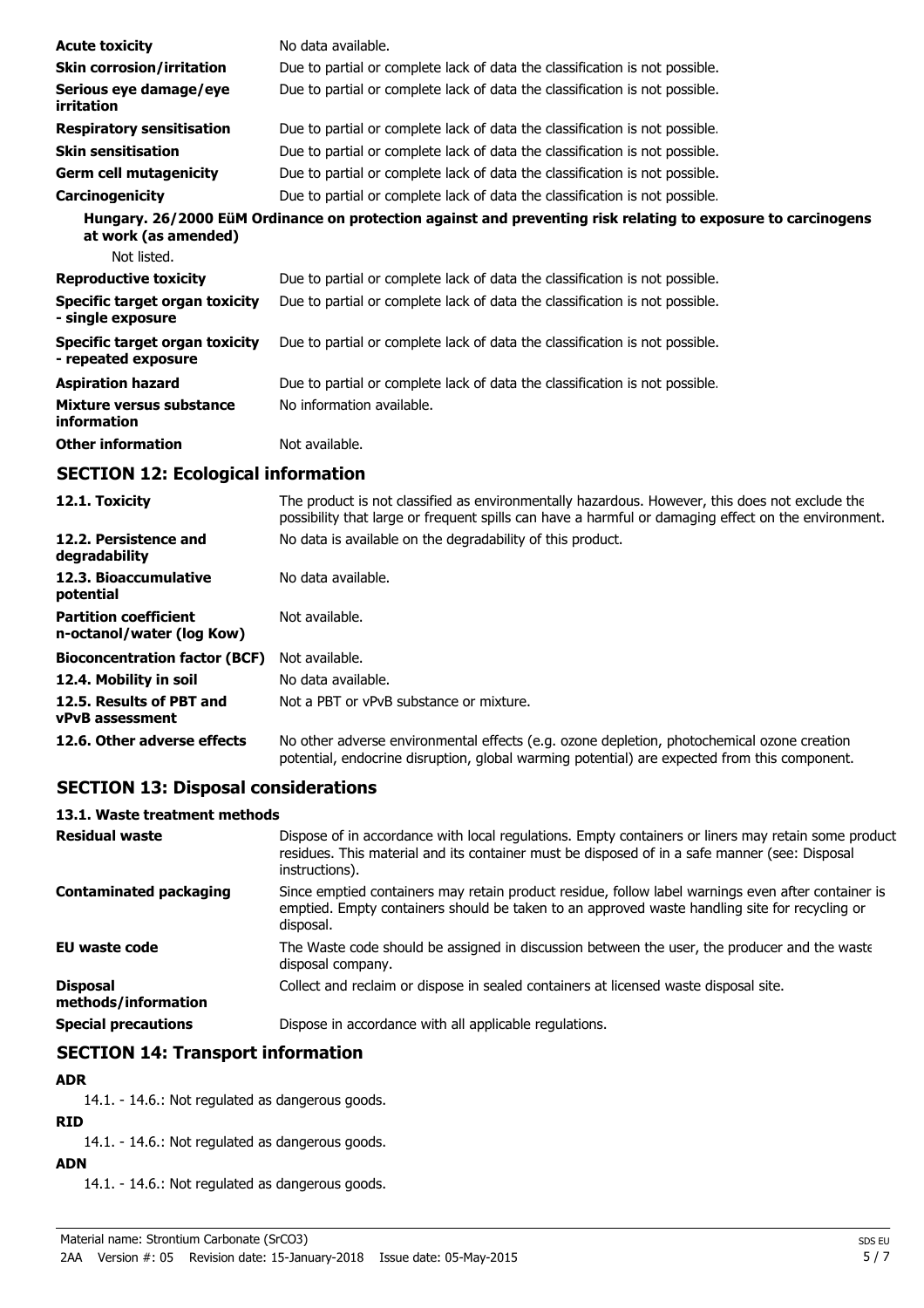14.1. - 14.6.: Not regulated as dangerous goods.

### **IMDG**

14.1. - 14.6.: Not regulated as dangerous goods.

# **SECTION 15: Regulatory information**

**15.1. Safety, health and environmental regulations/legislation specific for the substance or mixture**

# **EU regulations**

**Regulation (EC) No. 1005/2009 on substances that deplete the ozone layer, Annex I and II, as amended** Not listed.

**Regulation (EC) No. 850/2004 On persistent organic pollutants, Annex I as amended** Not listed.

**Regulation (EU) No. 649/2012 concerning the export and import of dangerous chemicals, Annex I, Part 1 as amended**

#### Not listed.

**Regulation (EU) No. 649/2012 concerning the export and import of dangerous chemicals, Annex I, Part 2 as amended**

#### Not listed.

**Regulation (EU) No. 649/2012 concerning the export and import of dangerous chemicals, Annex I, Part 3 as amended**

Not listed.

**Regulation (EU) No. 649/2012 concerning the export and import of dangerous chemicals, Annex V as amended** Not listed.

- **Regulation (EC) No. 166/2006 Annex II Pollutant Release and Transfer Registry, as amended** Not listed.
- **Regulation (EC) No. 1907/2006, REACH Article 59(10) Candidate List as currently published by ECHA** Not listed.

### **Authorisations**

**Regulation (EC) No. 1907/2006, REACH Annex XIV Substances subject to authorization, as amended** Not listed.

### **Restrictions on use**

**Regulation (EC) No. 1907/2006, REACH Annex XVII Substances subject to restriction on marketing and use as amended**

### Not listed.

**Directive 2004/37/EC: on the protection of workers from the risks related to exposure to carcinogens and mutagens at work, as amended.**

Not listed.

### **Other EU regulations**

**Directive 2012/18/EU on major accident hazards involving dangerous substances, as amended**

Not listed.

| <b>Other regulations</b>            | The product is classified and labelled in accordance with EC directives or respective national laws.<br>This Safety Data Sheet complies with the requirements of Regulation (EC) No 1907/2006, as<br>amended. |
|-------------------------------------|---------------------------------------------------------------------------------------------------------------------------------------------------------------------------------------------------------------|
| <b>National regulations</b>         | Follow national regulation for work with chemical agents.                                                                                                                                                     |
| 15.2. Chemical safety<br>assessment | No Chemical Safety Assessment has been carried out.                                                                                                                                                           |

# **SECTION 16: Other information**

| <b>List of abbreviations</b> | Not available.                                            |
|------------------------------|-----------------------------------------------------------|
| <b>References</b>            | Not available.                                            |
| <b>Training information</b>  | Follow training instructions when handling this material. |